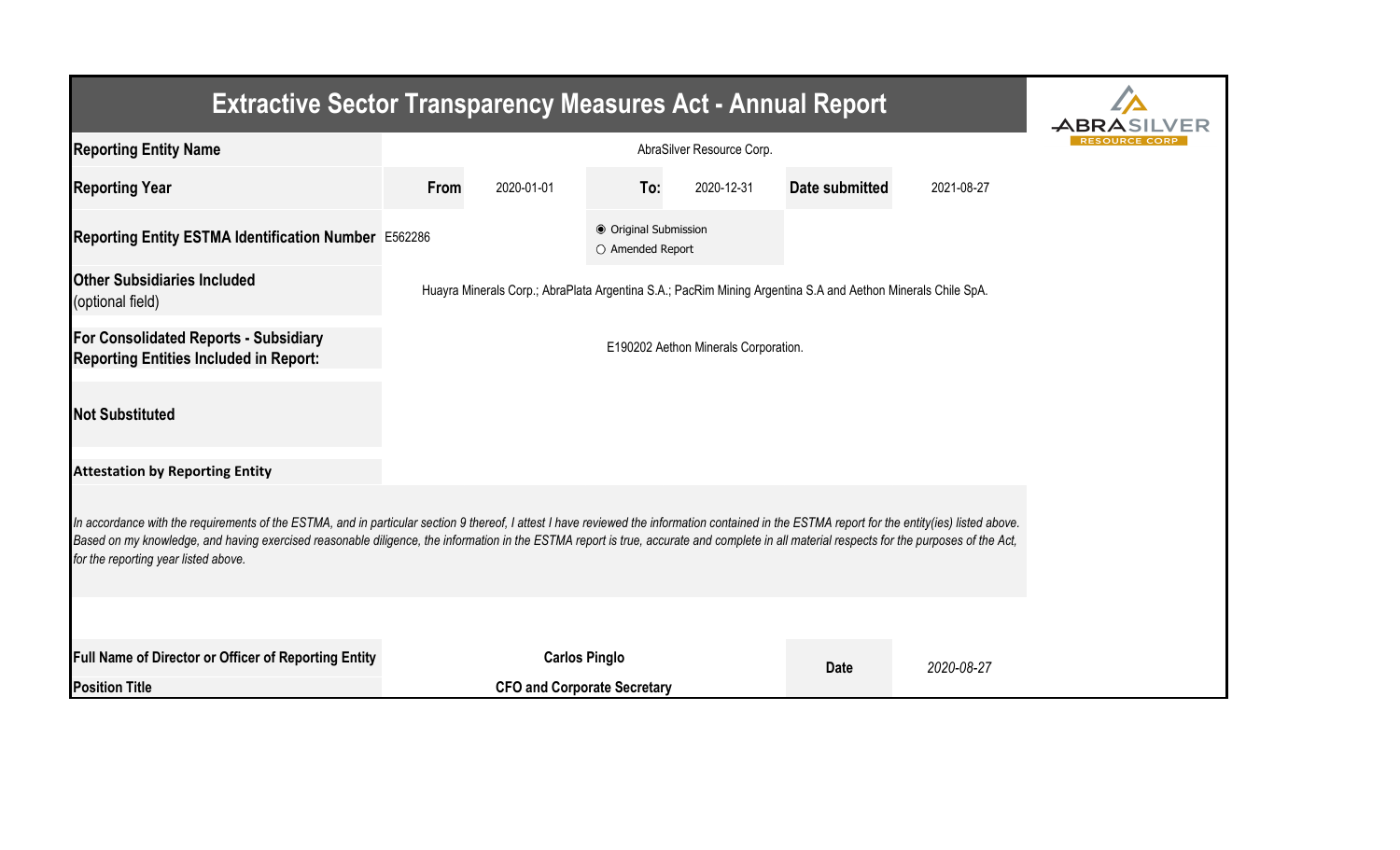|                                          |                          |                                                                                 |                                      |                  |         | <b>Extractive Sector Transparency Measures Act - Annual Report</b> |                |                  |                                               |                                      |                                                                                                                                                                                                                   |
|------------------------------------------|--------------------------|---------------------------------------------------------------------------------|--------------------------------------|------------------|---------|--------------------------------------------------------------------|----------------|------------------|-----------------------------------------------|--------------------------------------|-------------------------------------------------------------------------------------------------------------------------------------------------------------------------------------------------------------------|
| <b>Reporting Year</b>                    | From:                    | 2020-01-01                                                                      | To:                                  | 2020-12-31       |         |                                                                    |                |                  |                                               |                                      |                                                                                                                                                                                                                   |
| <b>Reporting Entity Name</b>             |                          |                                                                                 | AbraSilver Resource Corp.            |                  |         | <b>Currency of the Report</b>                                      | CAD            |                  |                                               |                                      |                                                                                                                                                                                                                   |
| <b>Reporting Entity ESTMA</b>            |                          |                                                                                 |                                      |                  |         |                                                                    |                |                  |                                               |                                      |                                                                                                                                                                                                                   |
| <b>Identification Number</b>             |                          |                                                                                 | E562286                              |                  |         |                                                                    |                |                  |                                               |                                      |                                                                                                                                                                                                                   |
| <b>Subsidiary Reporting Entities (if</b> |                          |                                                                                 | E190202 Aethon Minerals Corporation. |                  |         |                                                                    |                |                  |                                               |                                      |                                                                                                                                                                                                                   |
| necessary)                               |                          |                                                                                 |                                      |                  |         |                                                                    |                |                  |                                               |                                      |                                                                                                                                                                                                                   |
| <b>Payments by Payee</b>                 |                          |                                                                                 |                                      |                  |         |                                                                    |                |                  |                                               |                                      |                                                                                                                                                                                                                   |
| Country                                  | Payee Name <sup>1</sup>  | Departments, Agency, etc<br>within Payee that Received<br>Payments <sup>2</sup> | <b>Taxes</b>                         | <b>Royalties</b> | Fees    | <b>Production Entitlements</b>                                     | <b>Bonuses</b> | <b>Dividends</b> | Infrastructure<br><b>Improvement Payments</b> | <b>Total Amount paid to</b><br>Payee | Notes <sup>34</sup>                                                                                                                                                                                               |
| Argentina                                | Province of Salta        | Special Mining Promotion Fund                                                   |                                      |                  | 5,894   |                                                                    |                |                  |                                               | 5,894                                | Paid 389,280 Argentinian Pesos<br>("ARS") translated to Canadian Dollar<br>using 1 CAD\$=66.05 ARS The same<br>exchange rate was used in AbraSilver<br>Resources Consolidated Financials as<br>year end.          |
| Argentina                                | Province of Mendoza      | General Direction of Revenues<br>Province of Mendoza                            |                                      |                  | 96      |                                                                    |                |                  |                                               |                                      | Paid 6,336 Argentinian Pesos ("ARS")<br>translated using 1 CAD\$=66.05 ARS<br>96 The same exchange rate was used in<br>AbraSilver Resources Consolidated<br>Financials as year end.                               |
| Argentina                                | Province of Salta        | <b>General Direction of Revenues</b><br>Province of Salta                       |                                      |                  | 40      |                                                                    |                |                  |                                               |                                      | Paid 2,625 Argentinian Pesos ("ARS")<br>translated to Canadian Dollar using 1<br>40 CAD\$=66.05 ARS The same exchange<br>rate was used in AbraSilver Resources<br>Consolidated Financials as year end.            |
| Argentina                                | Province of San Juan     | General Direction of Revenues<br>Province of San Juan                           |                                      |                  | 1,658   |                                                                    |                |                  |                                               |                                      | Paid 109,500 Argentinian Pesos<br>("ARS") translated to Canadian Dollar<br>1,658 using 1 CAD\$=66.05 ARS The same<br>exchange rate was used in AbraSilver<br>Resources Consolidated Financials as<br>year end.    |
| Argentina                                | Province of San Juan     | Ministry of Mining San Juan                                                     |                                      |                  | 16,381  |                                                                    |                |                  |                                               |                                      | Paid 1,081,900 Argentinian Pesos<br>("ARS") translated to Canadian Dollar<br>16,381 using 1 CAD\$=66.05 ARS The same<br>exchange rate was used in AbraSilver<br>Resources Consolidated Financials as<br>year end. |
| Argentina                                | Province of San Juan     | Official Gazette and Printing<br>Office of the Province of San<br>Juan          |                                      |                  | 11      |                                                                    |                |                  |                                               |                                      | Paid 750 Argentinian Pesos ("ARS")<br>translated to Canadian Dollar using 1<br>11 CAD\$=66.05 ARS The same exchange<br>rate was used in AbraSilver Resources<br>Consolidated Financials as year end.              |
| Chile                                    | Public Treasury of Chile | General Treasury of the Republic                                                |                                      |                  | 112,432 |                                                                    |                |                  |                                               |                                      | Paid 62,748,194 Chilean Pesos ("CLP")<br>converted to Canadian Dollar using 1<br>112,432 CAD=562.11 CLP The same exchange<br>rate was used in AbraSilver Resources<br>Consolidated Financials as year end.        |
|                                          |                          |                                                                                 |                                      |                  |         |                                                                    |                |                  |                                               |                                      |                                                                                                                                                                                                                   |
|                                          |                          |                                                                                 |                                      |                  |         |                                                                    |                |                  |                                               |                                      |                                                                                                                                                                                                                   |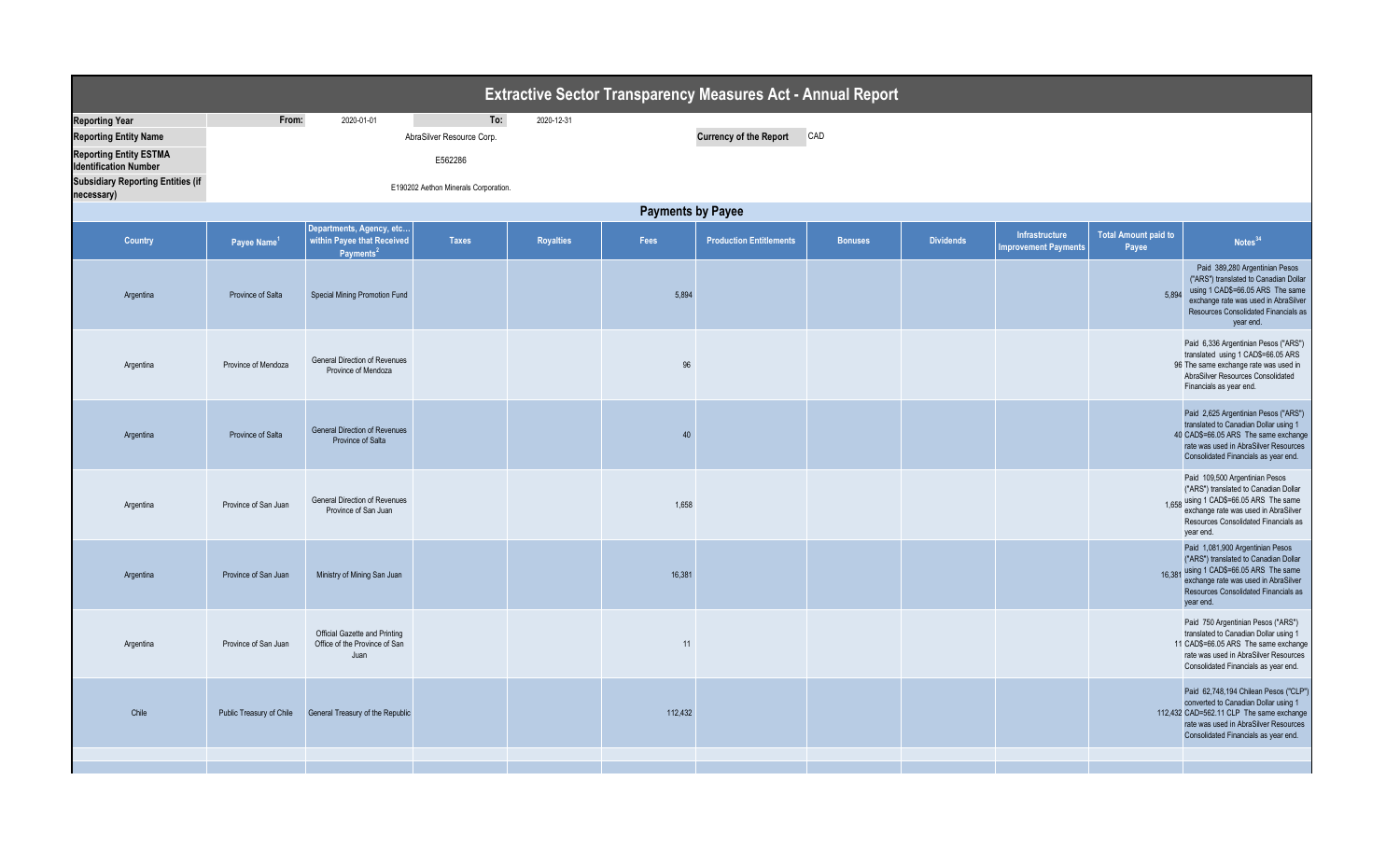|                                                               |                          |                                                                                 |                                      |            |      | Extractive Sector Transparency Measures Act - Annual Report |                |                  |                                               |                                      |                     |
|---------------------------------------------------------------|--------------------------|---------------------------------------------------------------------------------|--------------------------------------|------------|------|-------------------------------------------------------------|----------------|------------------|-----------------------------------------------|--------------------------------------|---------------------|
| <b>Reporting Year</b>                                         | From:                    | 2020-01-01                                                                      | To:                                  | 2020-12-31 |      |                                                             |                |                  |                                               |                                      |                     |
| <b>Reporting Entity Name</b>                                  |                          |                                                                                 | AbraSilver Resource Corp.            |            |      | <b>Currency of the Report</b>                               | CAD            |                  |                                               |                                      |                     |
| <b>Reporting Entity ESTMA</b><br><b>Identification Number</b> |                          |                                                                                 | E562286                              |            |      |                                                             |                |                  |                                               |                                      |                     |
| <b>Subsidiary Reporting Entities (if</b><br>necessary)        |                          |                                                                                 | E190202 Aethon Minerals Corporation. |            |      |                                                             |                |                  |                                               |                                      |                     |
|                                                               | <b>Payments by Payee</b> |                                                                                 |                                      |            |      |                                                             |                |                  |                                               |                                      |                     |
| Country                                                       | Payee Name <sup>1</sup>  | Departments, Agency, etc<br>within Payee that Received<br>Payments <sup>2</sup> | Taxes                                | Royalties  | Fees | <b>Production Entitlements</b>                              | <b>Bonuses</b> | <b>Dividends</b> | Infrastructure<br><b>Improvement Payments</b> | <b>Total Amount paid to</b><br>Payee | Notes <sup>34</sup> |
|                                                               |                          |                                                                                 |                                      |            |      |                                                             |                |                  |                                               |                                      |                     |
|                                                               |                          |                                                                                 |                                      |            |      |                                                             |                |                  |                                               |                                      |                     |
|                                                               |                          |                                                                                 |                                      |            |      |                                                             |                |                  |                                               |                                      |                     |
|                                                               |                          |                                                                                 |                                      |            |      |                                                             |                |                  |                                               |                                      |                     |
|                                                               |                          |                                                                                 |                                      |            |      |                                                             |                |                  |                                               |                                      |                     |
|                                                               |                          |                                                                                 |                                      |            |      |                                                             |                |                  |                                               |                                      |                     |
|                                                               |                          |                                                                                 |                                      |            |      |                                                             |                |                  |                                               |                                      |                     |
|                                                               |                          |                                                                                 |                                      |            |      |                                                             |                |                  |                                               |                                      |                     |
|                                                               |                          |                                                                                 |                                      |            |      |                                                             |                |                  |                                               |                                      |                     |
|                                                               |                          |                                                                                 |                                      |            |      |                                                             |                |                  |                                               |                                      |                     |
|                                                               |                          |                                                                                 |                                      |            |      |                                                             |                |                  |                                               |                                      |                     |
|                                                               |                          |                                                                                 |                                      |            |      |                                                             |                |                  |                                               |                                      |                     |
|                                                               |                          |                                                                                 |                                      |            |      |                                                             |                |                  |                                               |                                      |                     |
|                                                               |                          |                                                                                 |                                      |            |      |                                                             |                |                  |                                               |                                      |                     |
|                                                               |                          |                                                                                 |                                      |            |      |                                                             |                |                  |                                               |                                      |                     |
|                                                               |                          |                                                                                 |                                      |            |      |                                                             |                |                  |                                               |                                      |                     |
| <b>Additional Notes:</b>                                      |                          |                                                                                 |                                      |            |      |                                                             |                |                  |                                               |                                      |                     |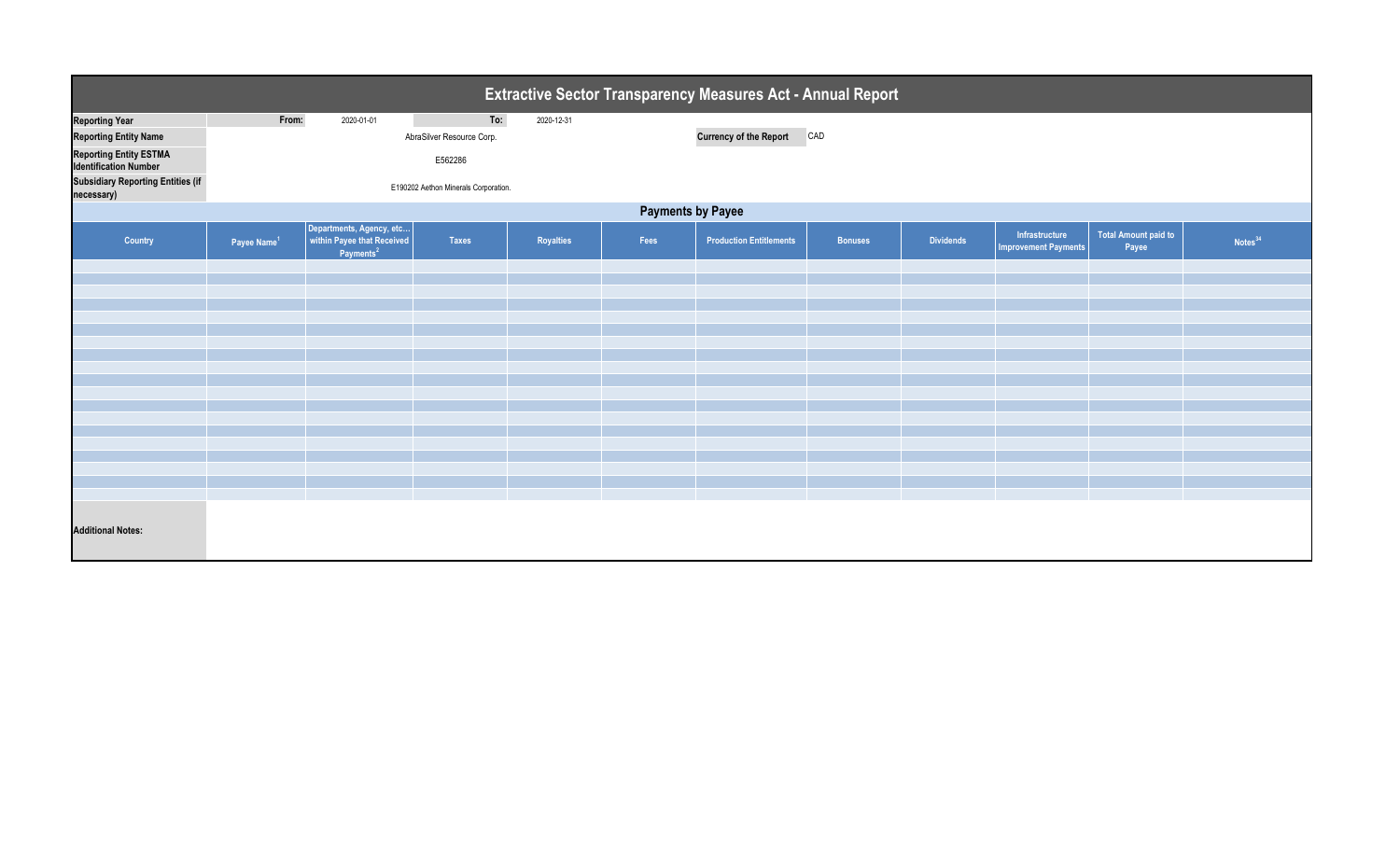|                            |              |           |            | <b>Extractive Sector Transparency Measures Act - Annual Report</b> |                               |                  |                             |                |                                                                                                                                                                                               |  |
|----------------------------|--------------|-----------|------------|--------------------------------------------------------------------|-------------------------------|------------------|-----------------------------|----------------|-----------------------------------------------------------------------------------------------------------------------------------------------------------------------------------------------|--|
| From:                      | 2020-01-01   | To:       | 2020-12-31 |                                                                    |                               |                  |                             |                |                                                                                                                                                                                               |  |
|                            |              |           |            |                                                                    | <b>Currency of the Report</b> |                  |                             |                |                                                                                                                                                                                               |  |
|                            |              | E562286   |            |                                                                    |                               |                  |                             |                |                                                                                                                                                                                               |  |
|                            |              |           |            |                                                                    |                               |                  |                             |                |                                                                                                                                                                                               |  |
| <b>Payments by Project</b> |              |           |            |                                                                    |                               |                  |                             |                |                                                                                                                                                                                               |  |
| Project Name <sup>1</sup>  | <b>Taxes</b> | Royalties | Fees       | <b>Production Entitlements</b>                                     | <b>Bonuses</b>                | <b>Dividends</b> | <b>Improvement Payments</b> | Project        | Notes <sup>23</sup>                                                                                                                                                                           |  |
| <b>Diablillos</b>          |              |           | 5,934      |                                                                    |                               |                  |                             |                | Paid 391,905 Argentinian Pesos<br>("ARS") translated using 1<br>5,934 CAD\$=66.05 ARS The same<br>exchange rate was used in<br>AbraSilver Resources Consolidated<br>Financials as year end.   |  |
| Cerro Amarillo             |              |           | 96         |                                                                    |                               |                  |                             |                | Paid 6.636 Argentinian Pesos<br>("ARS") translated using 1<br>96 CAD\$=66.05 ARS The same<br>exchange rate was used in<br>AbraSilver Resources Consolidated<br>Financials as year end.        |  |
| La Coipita                 |              |           | 15,817     |                                                                    |                               |                  |                             | 15,817         | Paid 1,044,642 Argentinian Pesos<br>("ARS") translated using 1<br>CAD\$=66.05 ARS The same<br>exchange rate was used in<br>AbraSilver Resources Consolidated<br>Financials as year end.       |  |
| Santo Domingo              |              |           | 2,233      |                                                                    |                               |                  |                             |                | Paid 147,508 Argentinian Pesos<br>("ARS") translated using 1<br>2,233 CAD\$=66.05 ARS The same<br>exchange rate was used in<br>AbraSilver Resources Consolidated<br>Financials as year end.   |  |
| Arcas                      |              |           | 112,432    |                                                                    |                               |                  |                             |                | Paid 62,748,194 Chilean Pesos<br>("CLP") translated using 1<br>112,432 CAD\$=562.11 CLP The same<br>exchange rate was used in<br>AbraSilver Resources Consolidated<br>Financials as year end. |  |
|                            |              |           |            |                                                                    |                               |                  |                             |                |                                                                                                                                                                                               |  |
|                            |              |           |            |                                                                    |                               |                  |                             |                |                                                                                                                                                                                               |  |
|                            |              |           |            |                                                                    |                               |                  |                             |                |                                                                                                                                                                                               |  |
|                            |              |           |            | AbraSilver Resource Corp.<br>E190202 Aethon Minerals Corporation.  |                               |                  | CAD                         | Infrastructure | <b>Total Amount paid by</b>                                                                                                                                                                   |  |